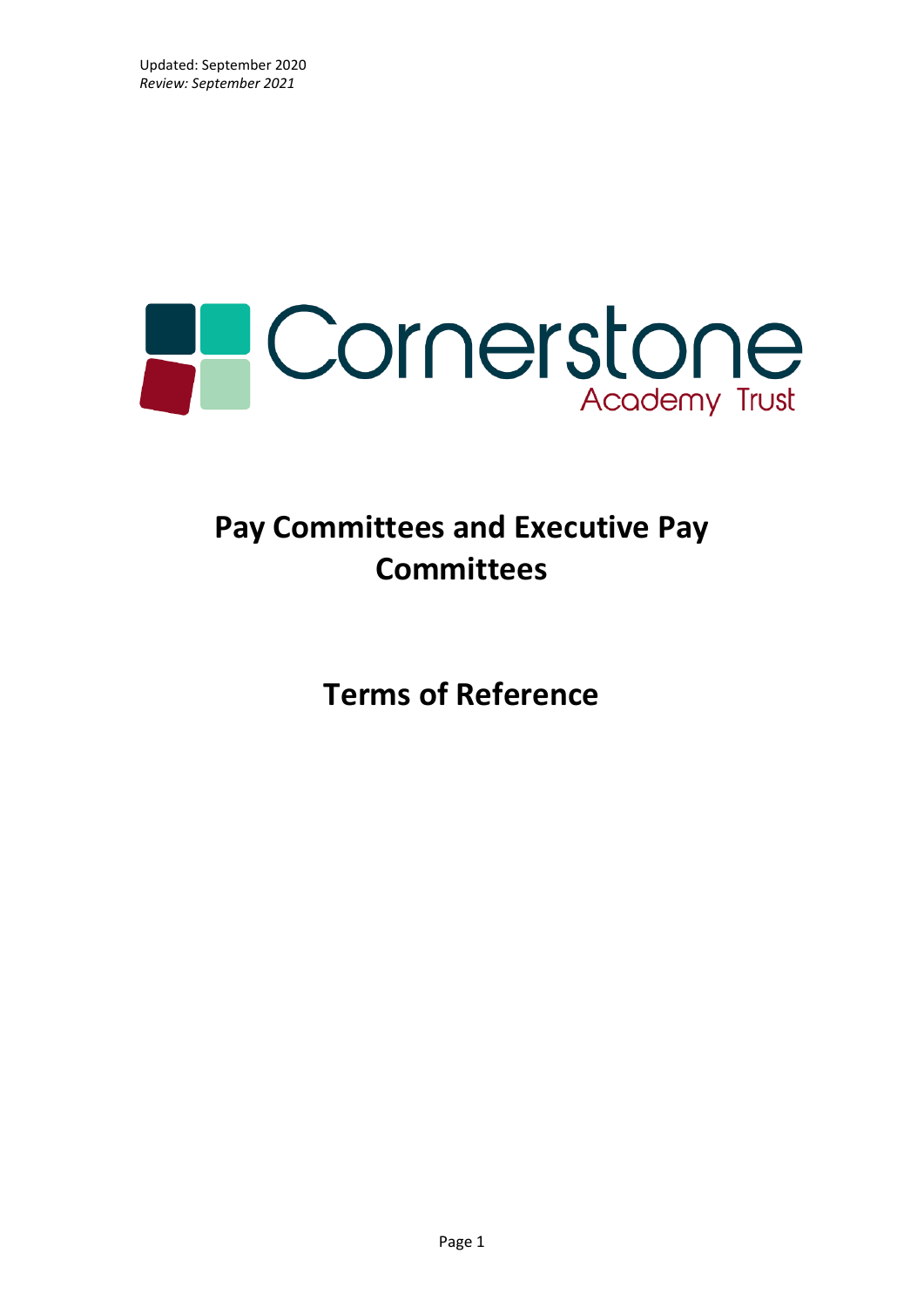# **Terms of Reference**

# **Pay Committees**

# 1. **Constitution**

1.1 The board of directors (the **Trustees**) of The Cornerstone Academy Trust hereby resolve to establish a committees of the Trustee Board to be known as the **Pay Committees and the Executive Pay Committees** (the **Committeess**).

# 2. **Membership**

- 2.1 The Committees shall have a minimum of three Committee members. The Committee members must be Trustees of the Trustee Board.
- 2.2 Details of the who sits on the Pay Committees can be found on the Trustee Committees Structure chart located within the Trustees OneNote notebook.
- 2.3 The Chair (the **Chair**) of the Committees will be elected at the first Full Trustee Board meeting of the Academic year. The Committees will elect a temporary replacement from among the Trustees present at the meeting in the absence of the Chair.
- 2.4 The Committee members will be elected at the first Full Trustee Board meeting of the Academic year.
- 2.5 The term of office for each Committee member shall be one year.
- 2.6 The Chair shall ensure that a clerk is provided to take minutes at meetings of the Committees.
- 2.7 Any Trustee of the full board may attend meetings of the Committees as an observer (an **Observer)**.
- 2.8 The Committees may invite attendance at meetings from persons who are not Trustees or Committee members to assist or advise on a particular matter or range of issues, this may include parents and members of academy staff. Such persons may speak with the permission of the Chair but shall not be entitled to vote.

# 3. **Remit and responsibilities of the Committees**

3.1 The Committees shall be responsible for the matters set out in the **Schedule** shown below.

# 4. **Proceedings of Committees meetings**

4.1 The Committees will meet as often as is necessary to fulfil its responsibilities and this will typically be once a year to agree staff performance management outcomes for pay.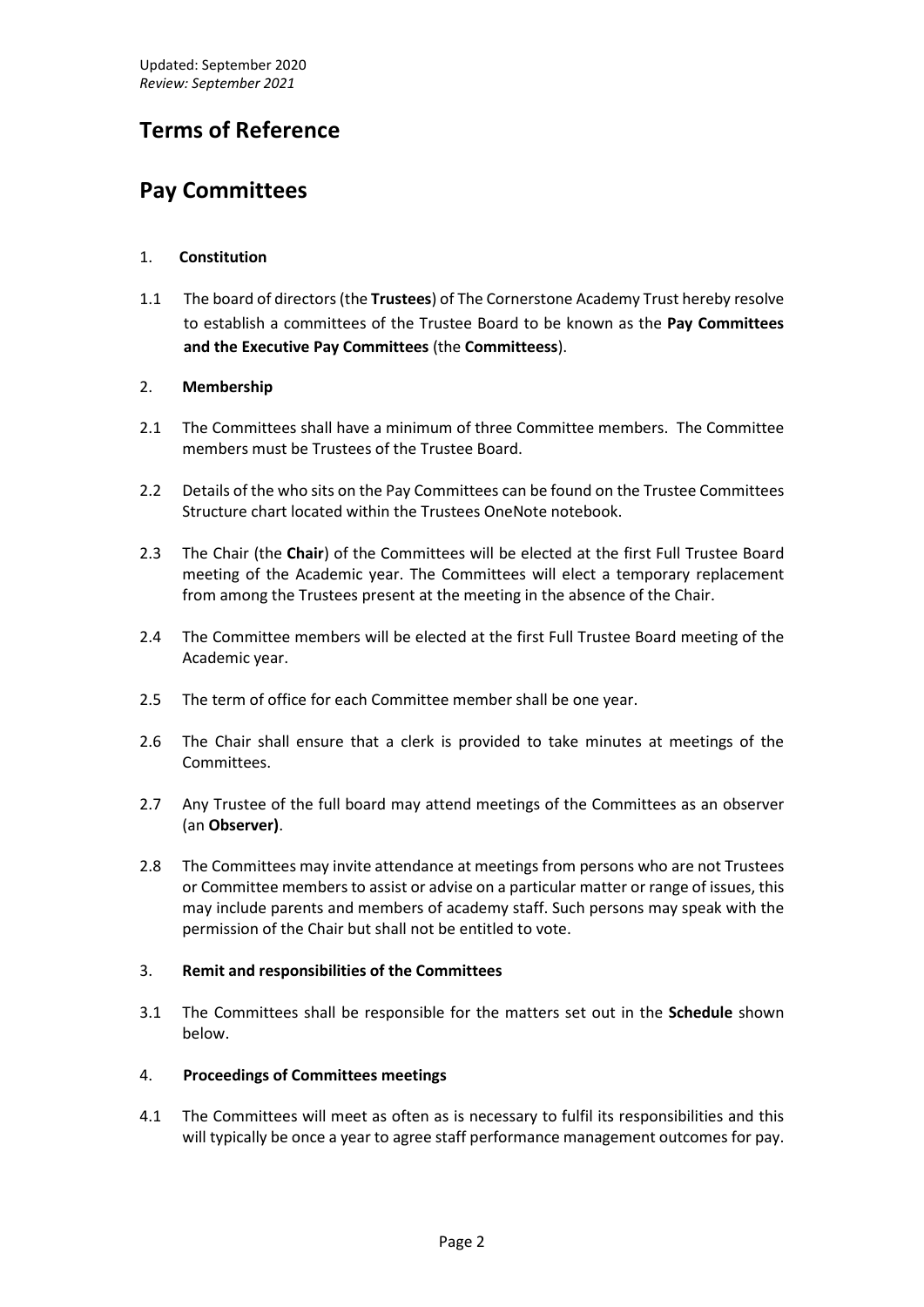- 4.2 Any two Committee members can request that the Chair convene a meeting by giving no less than 14 days prior notice.
- 4.3 The quorum for the transaction of the business of the Committees will be three Committee members. No vote on any matter shall be taken at a meeting of the Committees unless three Committee members are present.
- 4.4 Every matter to be decided at a meeting of the Committees must be determined by a majority of the votes of the members present and voting on the matter.
- 4.5 Each member present shall be entitled to one vote.
- 4.6 Where there is an equal division of votes the Chair shall have a casting vote.
- 4.7 A register of attendance shall be kept for each Committees meeting and published annually.
- 4.8 Observers may speak with the permission of the Chair but may not vote.

#### 5. **Authority**

- 5.1 The Committees are authorised by the Trustees to:
	- 5.1.1 carry on any activity authorised by these terms of reference; and

5.1.2 seek any appropriate information that it requires from any person of the Trust and all persons shall be directed to cooperate with any request.

#### 6. **Reporting**

- 6.1 Within 14 days of each meeting the Committees will wherever possible:
	- 6.1.1 produce draft minutes of its meetings which includes (i) decisions made, (ii) recommendations to the Trustee Board, (iii) items for the information of the Trustee Board and (iv) items for further discussion by the Trustee Board.
	- 6.1.2 Any matters discussed during the meetings which are sensitive in nature and relate to groups of or specific Trust employees will be minuted as 'Part B' and kept confidential (by way of password protecting the relevant files). These will only be available to members of the Finance and Premises Committees or broader Full Trustee Board and will only be shared outside of these groups with permission of the Chairs of each.
- 6.2 Draft minutes will be approved at the subsequent Committee meeting.
- 6.3 The Committees shall arrange for the production and delivery of other reports or updates as requested by the Trustee Board from time to time.